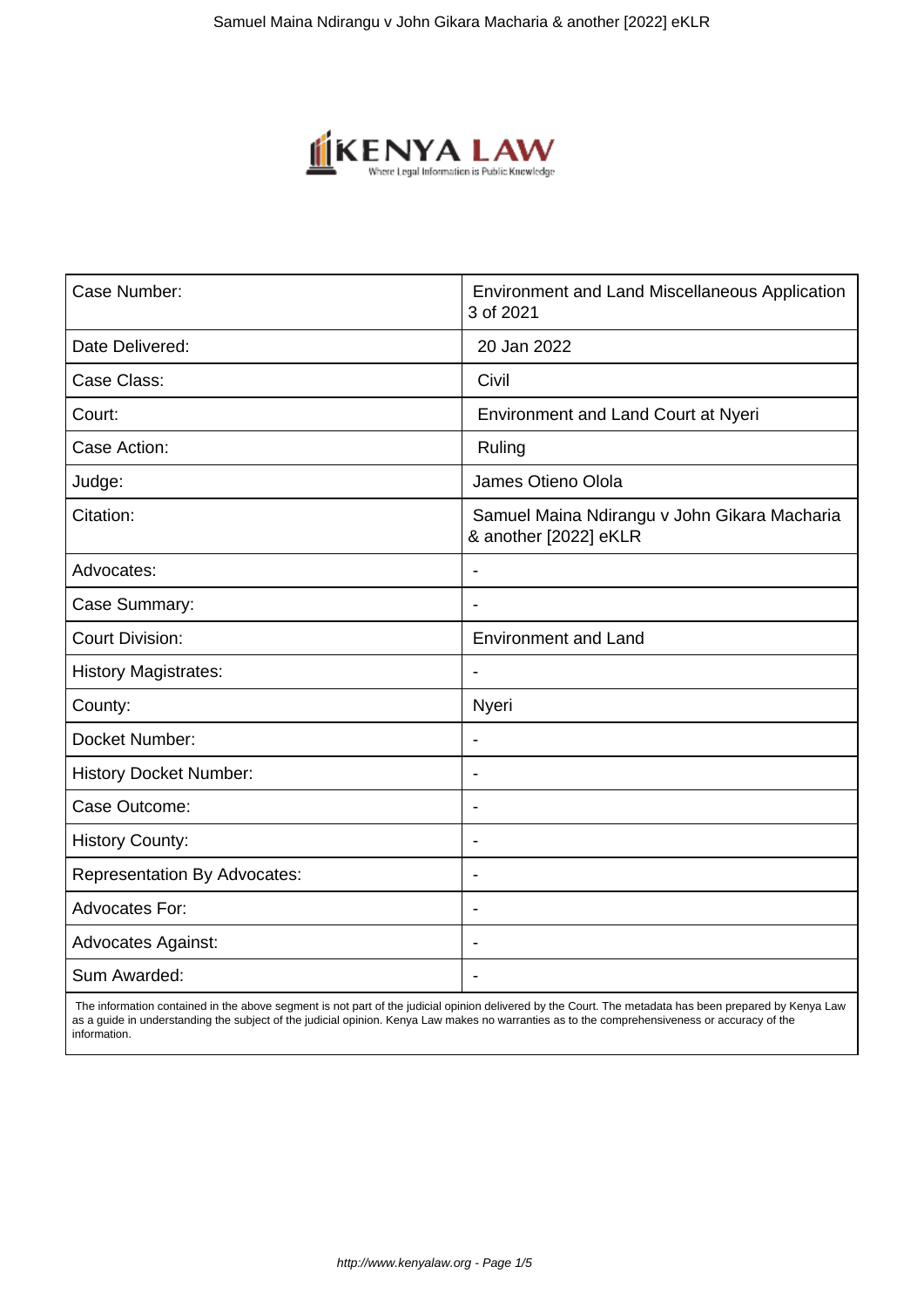## **REPUBLIC OF KENYA**

## **IN THE ENVIRONMENT AND LAND COURT**

# **AT NYERI**

## **ELC MISC. APPLICATION NO. 3 OF 2021**

**SAMUEL MAINA NDIRANGU .................................................... APPLICANT**

# **-VERSUS-**

**JOHN GIKARA MACHARIA .......................................... 1ST RESPONDENT**

**PETER NDIRANGU KIMANI...........................................2ND RESPONDENT**

# **RULING**

1. This Ruling is in respect of two applications both filed by Samuel Maina Ndirangu (hereinafter the Applicant). By his First Application dated  $25<sup>th</sup>$  May, 2021, the Applicant prays for an order:

*2. That this court be pleased to enlarge time for giving a Notice of Appeal and to grant the Applicant leave to file an Appeal out of time against the Judgment of the Othaya SRM'S Court issued on 4th December, 2020 in ELC No. 10 of 2019; John Gikara Macharia –vs- Samuel Maina Ndirangu and Peter Ndirangu.*

2. The First Application is premised on the grounds *inter alia* that:

*(i) The Applicant is grossly dissatisfied with the Judgment issued on the said 4th December, 2020 but the time for filing the intended Appeal has long expired;*

*(ii) The Applicant failed to file the Appeal in time because the Applicant first sought recourse before the lower court through an application dated 14th January, 2021 seeking for enlargement of time but the same was dismissed on 30th April, 2021; and*

*(iii) It is in the interest of justice that the orders sought be granted.*

3. That application is opposed by the  $1<sup>st</sup>$  Respondent – John Gikara Macharia. In his Replying Affidavit sworn and filed herein on  $14<sup>th</sup>$  June, 2021, the 1<sup>st</sup> Respondent avers that the application dated  $25<sup>th</sup>$  May, 2021 is a non-starter, fatally and incurably defective, grossly incompetent, misconceived, scandalous, frivolous, vexatious and that it may embarrass or delay him from reaping the fruits of his judgment.

4. The 1<sup>st</sup> Respondent further avers that the application is a total abuse of the court process and that the Applicant has failed to give good and justiciable grounds as to why he failed to lodge his appeal to this court within time.

5. The 1<sup>st</sup> Respondent asserts that the annexed Memorandum of Appeal does not raise triable substantive issues of fact and law which have a high chance of success to warrant consideration by an appellate court and avers that the Applicant ought to first provide security for costs before he can be allowed to appeal out of time.

6. The 1st Respondent further avers that the Applicant is guilty of undue and unreasonable delay having sought the orders herein some six  $(6)$  months after the Judgment was passed. He further avers that the Applicant has not shown that the  $1<sup>st</sup>$  Respondent is a man of straw who may not repay the costs of the suit upon the success of the intended Appeal and asserts that he is entitled to the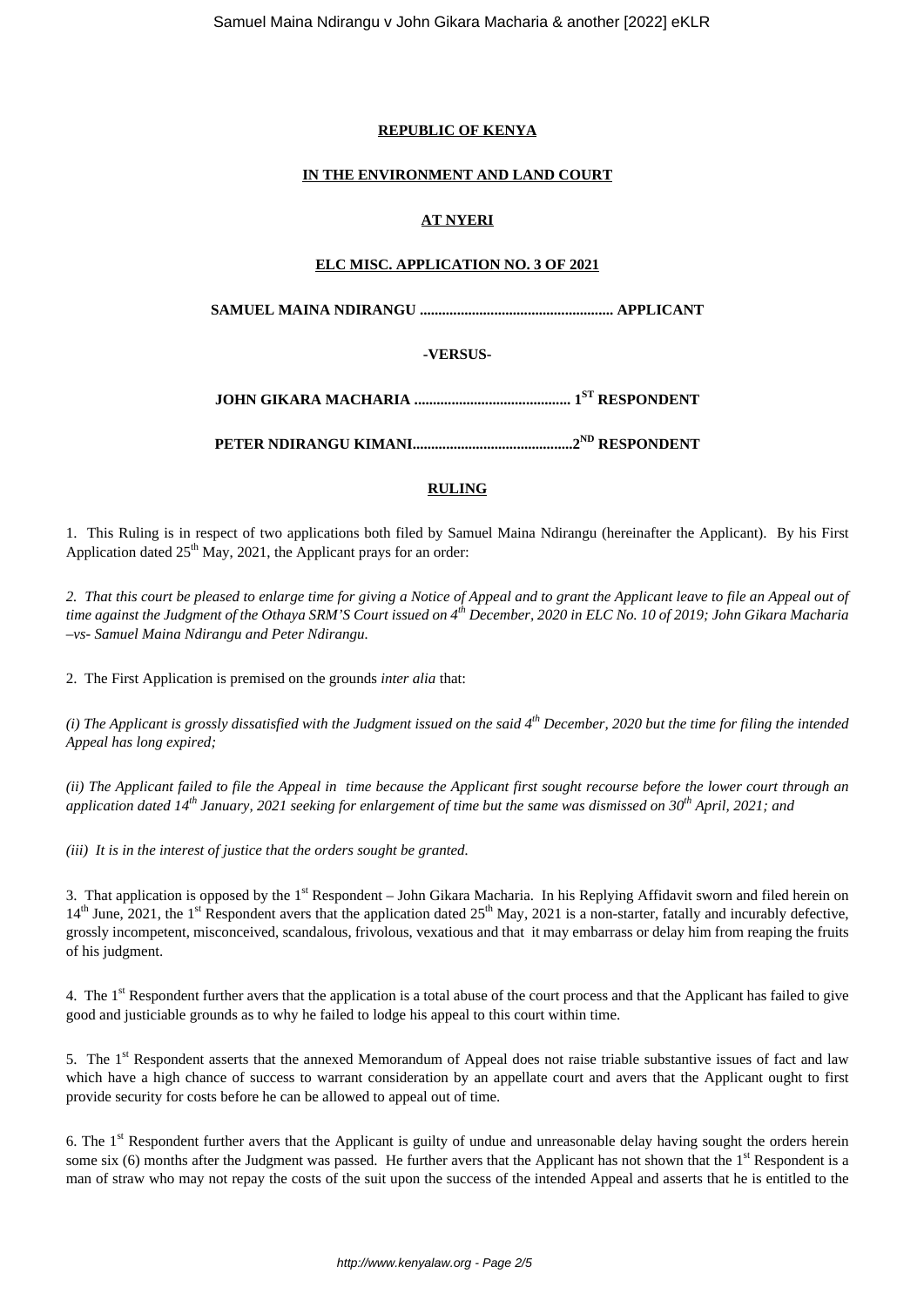fruits of his Judgment.

7. By the second Application dated  $12<sup>th</sup>$  July, 2021, the Applicant prays for an order:-

*3. That this Honourable Court be pleased to stay execution of the Judgment and decree of the Othaya SRM's Court issued on 4th December, 2020 in Othaya ELC Case No. 10 of 2019; John Gikara Macharia –vs- Samuel Maina Ndirangu and Peter Ndirangu pending the hearing and determination of the* intended Appeal.

8. The Second Application is on its part premised on the grounds *inter alia*:

*(i) That there is a pending application dated 25th May, 2021 herein seeking enlargement of time to file an Appeal out of time;*

*(ii) That the 1st Respondent has however filed an application in the subordinate court dated 15th June, 2021 seeking eviction orders against the Applicant;*

*(iii) The Applicant is therefore apprehensive that if evicted the 1st Respondent will destroy the developments made by himself on the property and render the proposed Appeal nugatory; and*

*(iv) The proposed Appeal is arguable and has high chances of success and the Applicant is willing to furnish security and abide by any conditions that the court may deem appropriate.*

9. The Second Application is equally opposed by the  $1<sup>st</sup>$  Respondent. In his Replying Affidavit sworn and filed herein on  $14<sup>th</sup>$  July, 2021, he attacks the suitability of the application and asserts that the Applicant has failed to demonstrate what substantial or irreparable loss he stands to suffer if the orders of stay are not granted.

10. I have carefully perused and considered the two applications as well as the responses thereto by the  $1<sup>st</sup>$  Respondent. I have similarly perused and considered the written submissions placed before the court by both the Applicant and the 1<sup>st</sup> Respondent. The 2<sup>nd</sup> Respondent did not file any response to the two applications.

11. By the two applications filed herein, the Applicant urges the court to enlarge the time within which he can appeal the decision of the Othaya SRM's court issued on  $4<sup>th</sup>$  December, 2020. He also pleads with the court to stay execution of the orders issued by the said subordinate court pending the hearing and determination of his intended Appeal.

12. In regard to the question of enlargement of time, **Section 79G of the Civil Procedure Act** provides as follows:

**"Every appeal from a subordinate court to the High Court shall be filed within a period of thirty days from the date of the decree or order appealed against, excluding from such period any time which the lower court may certify as having been requisite for the preparation and delivery to the appellant of a copy of the decree or order:**

**Provided that an appeal may be admitted out of time if the appellant satisfies the court that he had good and sufficient cause for not filing the appeal in time."**

13. Considering the principles which the court ought to take into account in deciding whether or not to enlarge time, the Court of Appeal observed as follows in **Thuita Mwangi –vs- Kenya Airways (2003) eKLR:**

**"It is now well settled that the decision whether or not to extend the time for appealing is essentially discretionary. It is also well settled that in general, the matters which this court takes into account in deciding whether to grant an extension of time are; first, the length of delay, secondly, the reason for the delay, thirdly (possibly) the chances of appeal succeeding if the application is granted and fourthly, the degree of prejudice to the Respondent if the application is granted."**

14. In the matter before me, the decision sought to be appealed was rendered on  $4<sup>th</sup>$  December, 2020 by the Honourable M. N.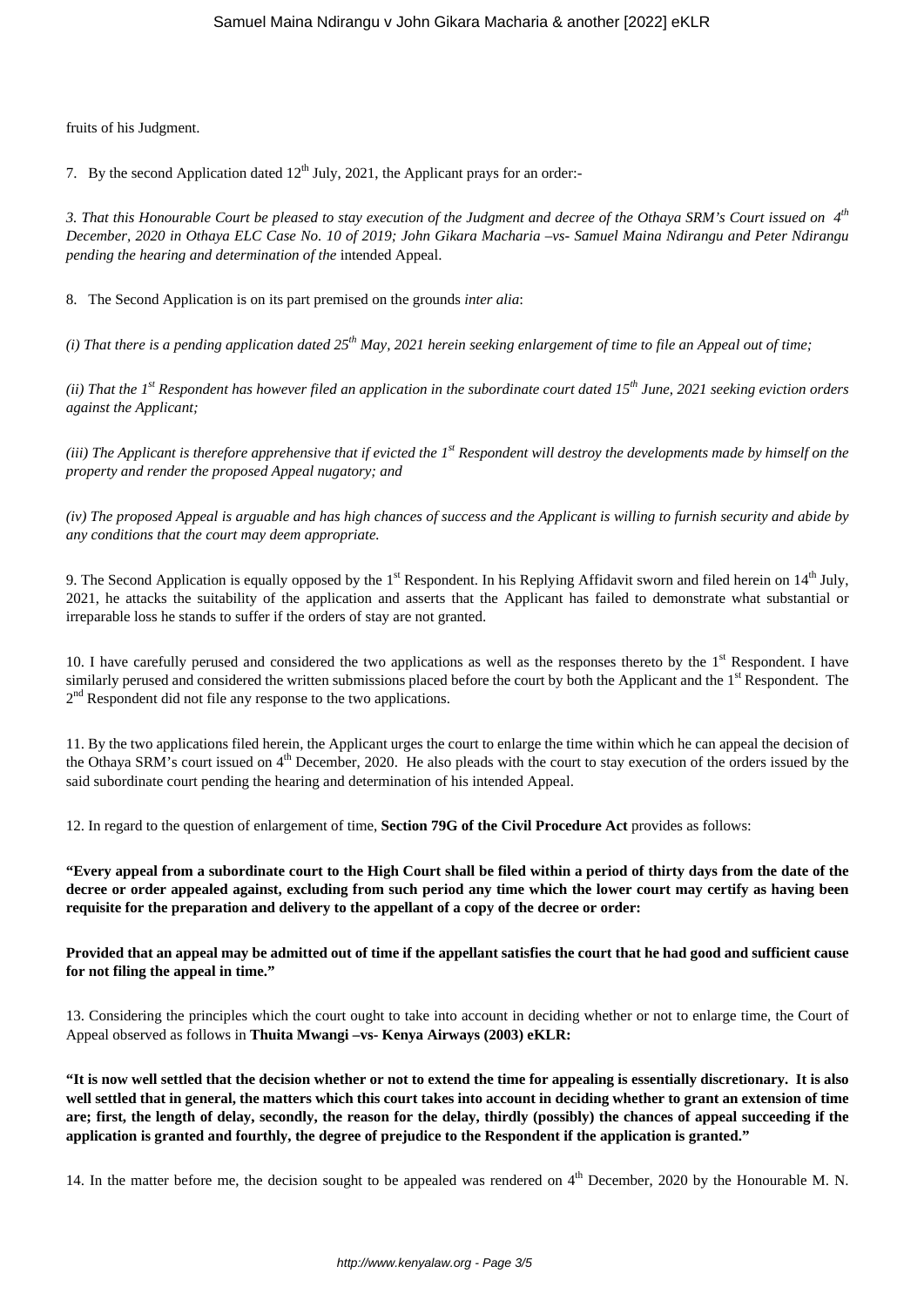Munyendo, SRM, Othaya. Subsequently by an application dated 14<sup>th</sup> January, 2020 filed before the same court, the Applicant sought inter alia, leave to file an intended Appeal out of time on the ground that the time for filing such an appeal had lapsed.

15. That application was certainly premised on the provisions of **Section 79G of the Civil Procedure Act** which as we have seen grants parties 30 days to lodge an appeal from the subordinate court to this court. That was however a wrong premise in my humble consideration.

16. A perusal of the Civil Procedure Act and Rules reveals to me that as at  $14<sup>th</sup>$  January, 2021 when the Applicant sought the enlargement of time before the subordinate court, he was still very much within time to lodge his appeal herein. I say so because in terms of computing time in relation to this Court, regard ought to be had for the court's Christmas vacation. In this respect, **Order 50 Rule 4 of the Civil Procedure Rules** provides as follows:

**"Except where otherwise directed by a Judge for reasons to be recorded in counting, the period between the twenty first day of December in any year and the thirteenth day of January in the year next following, both days included, shall be omitted from any computation of time (whether under these Rules or any order of the Court) for the amending, delivering or filing of any pleadings or the doing of any other act:**

#### **Provided that this rule shall not apply to any application in respect of a temporary injunction."**

17. That being the case, it would appear to me that both the parties and the court proceeded on an erroneous presumption that the Applicant was as at  $14<sup>th</sup>$  January, 2021 precluded from filing an Appeal to this court in regard to a decision which had been rendered some 17 days earlier excluding the period described under **Oder 50 Rule 4 of the Civil Procedure Rules**.

18. As it turned out, the matter would remain pending a determination on the said application until  $30<sup>th</sup>$  April, 2021 when the court made a Ruling dismissing the same.

19. Arising from the foregoing, I was not persuaded by the 1<sup>st</sup> Respondent's argument that the Applicant had sought to Appeal some six (6) months later, a period which the  $1<sup>st</sup>$  Respondent considered to be inordinate.

20. In respect to the Second Application seeking an order of stay, **Order 42 Rule 6 of the Civil Procedure Rules** stipulates at **Subrule 2** thereof as follows:

**"No order for stay of execution shall be made under sub-rule (1) unless –**

**(a) The court is satisfied that substantial loss may result to the applicant unless the order is made and that the application has been made without unreasonable delay; and**

**(b) Such security as the court orders for the due performance of such decree or order as may ultimately be binding on him has been given by the applicant."**

21. As was stated in **Kenya Commercial Bank Limited –vs- Sun City Properties Limited & 5 Others (2012) eKLR**:

"**In an application for stay, there are always two competing interest that must be considered. These are that the successful litigant should not be denied the fruits of his judgment and that an unsuccessful litigant exercising his undoubted right of appeal should be safeguarded from his appeal being rendered nugatory. These two competing interest should always be balanced."**

22. I have perused the judgment of the Learned Trial Magistrate dated  $4<sup>th</sup>$  December, 2020 and it is apparent that the Applicant herein has had the use and occupation of the suit land since the year 2002. He claims to have developed the same. One of the orders granted by the Trial Court was an order of eviction and the 1st Respondent herein was urged by the court to grant the Applicant access to the suit property to remove any crops or structures he may have thereon before the eviction is effected.